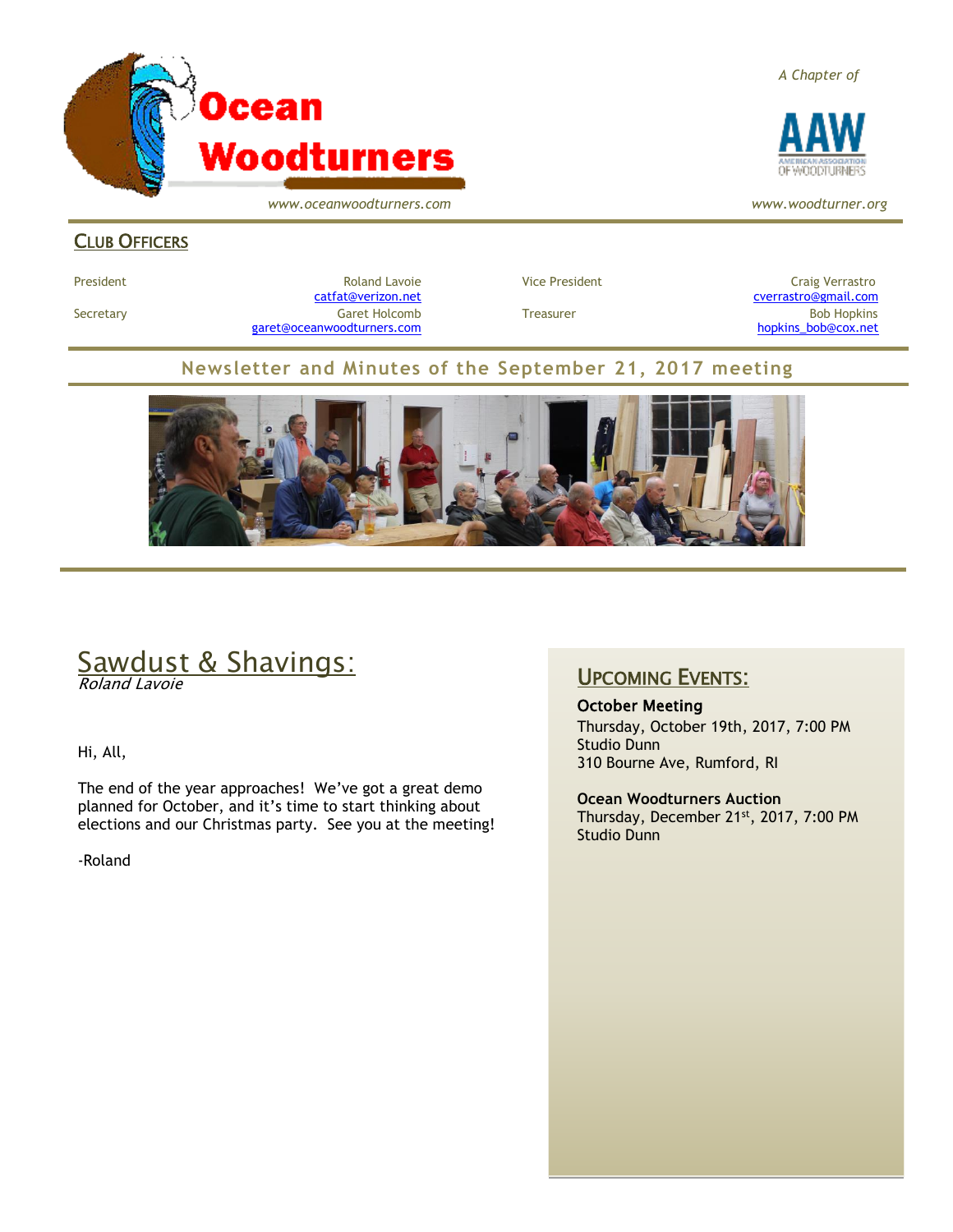# Secretary's Notes

Garet Holcomb

If you are paying to receive the printed newsletter and are not receiving it, please let me know so I can update the print list.

The large OW auction will happen on Dec. 21st. Please see the note in this newsletter and in the Yahoo group for more info!

# Treasurer's Report

Bob Hopkins

We have a balance of \$1692.60, of which \$332.49 is set aside for the camera fund.

You can pay your dues directly from the website at <http://www.oceanwoodturners.com/dues.cfm>

Dues: Club dues are \$25 annually. For members who wish to have a printed Newsletter mailed to them monthly, there is an annual charge of \$5 to cover postage, payable with club dues. All payments should be mailed to:

> Bob Hopkins 48 Tilbury Drive, Bristol, RI 02809

# Meeting Minutes

Garet opened the meeting with 20 members present

Treasurer's Report – Bob called his report in, which was then accepted by the group

Committee Reports. All committees are looking for help from the membership. Please contact the committee chairs for more info.

| <b>Program Committee:</b>     | No report |
|-------------------------------|-----------|
| <b>Outreach Committee:</b>    | No report |
| <b>Fundraising Committee:</b> | No report |

Demos – We need Club members to do demonstrations at our monthly meetings. If you can do a demo for us, please talk to Roland as soon as possible. Roland brought up the possibility of raising the payout for outside demonstrators in the future. No action was taken.

Elections – Roland has appointed Alex Amoruso to head the Election Committee this year. If you would like to run or nominate a fellow member for a leadership position, please contact Alex directly.

Auction material – We are firming up plans to do the auction at the December Christmas party. We have more than 50 lots of items to be auctioned off and it should be a large event, so please stay tuned for listings and further information.

New chuck - Alex moved that we purchase a new chuck for use by the Club and demonstrators. Rick Masse will undertake to acquire the new chuck and will bring it to the next meeting.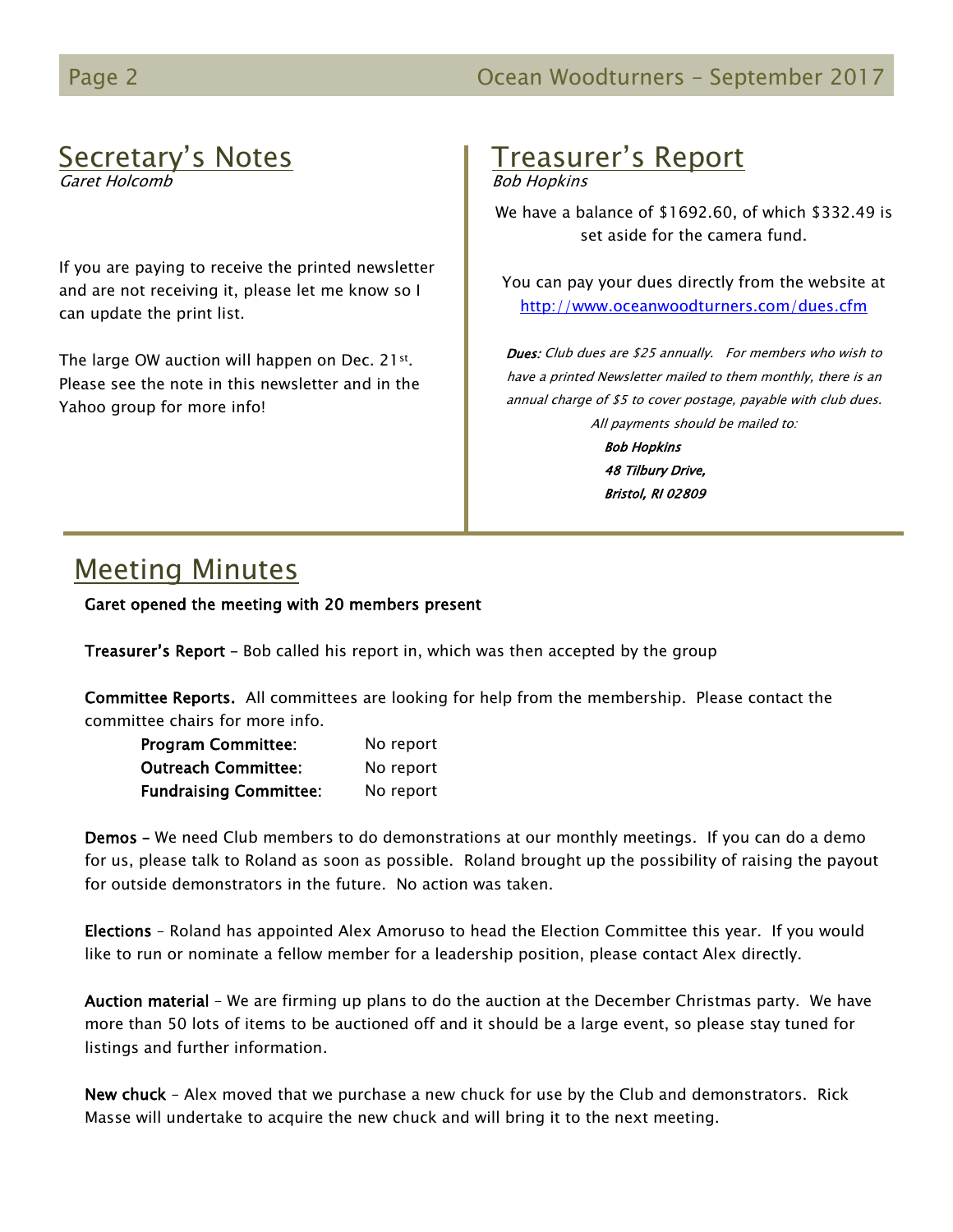# **Ocean Woodturners Auction:**

Ocean Woodturners will be holding the auction of donated tools and material at our annual Christmas party on **Thursday, December 21st, 2017** at Studio Dunn.

This will be a large event, with more than 50 individual lots of tools, supplies, kits, domestic and exotic hardwoods, plus 22 turning tools, all ready to be taken home that night!

Please come prepared to bid! The lot listing and photos are available at this link: <https://imgur.com/a/XkBer>

# Show and Tell



#### Rick Masse



Large vessel with Bullseye Shellac and butcher block wax



Paul Grenier

Cherry burl bowl, finished with Renaissance wax



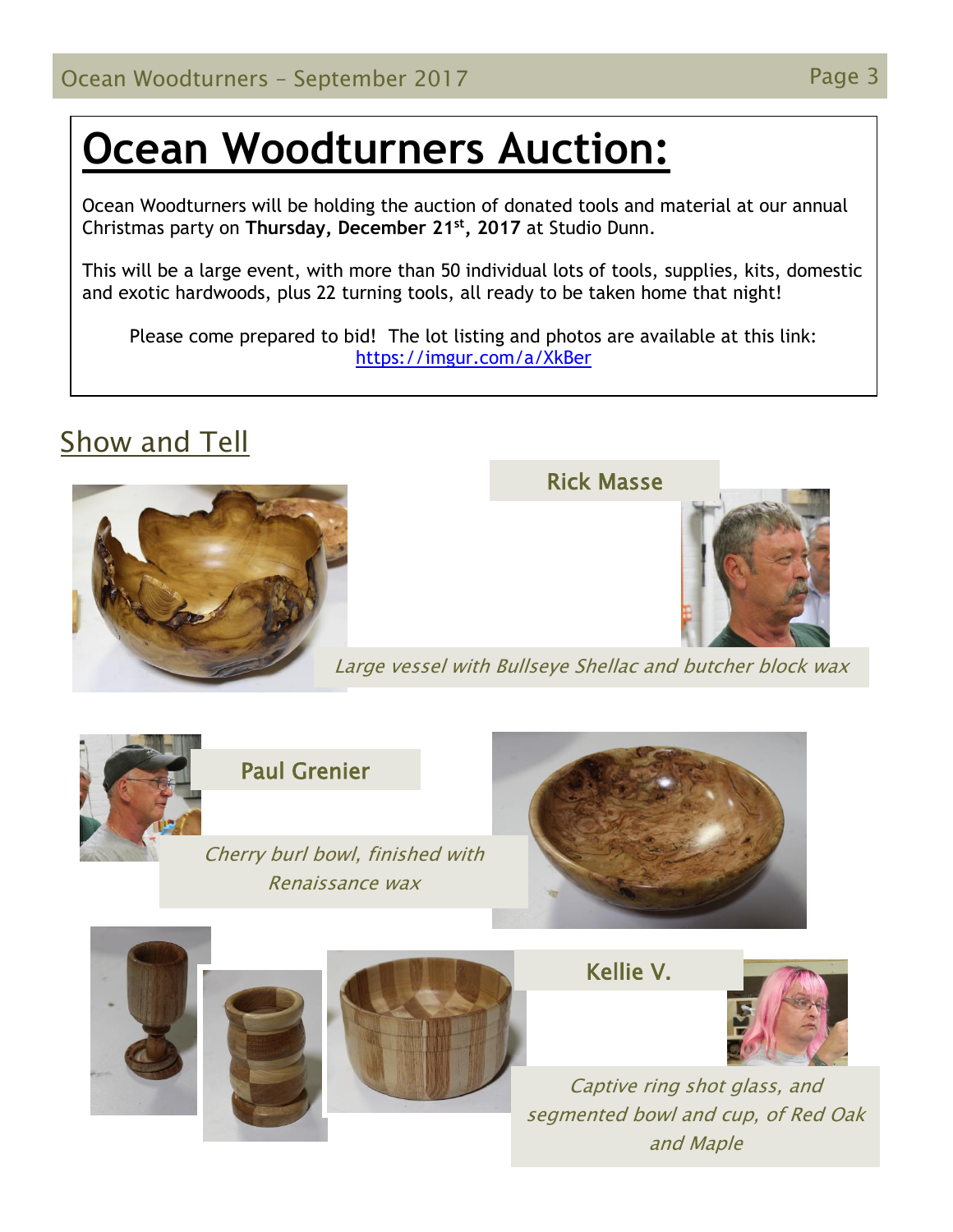#### Page 4 **Detail Community Community Community** Ocean Woodturners - September 2017

# Show and Tell (Cont.)







First attempt at a twice-turned bowl, and first use of the Beall buffing system.



### John Chakuroff

403-piece segmented vase in Rock Maple, Ebony, and Purpleheart





*In Memoriam:*

Please join us as we offer our condolences to Charlie Hockenson on the passing of his father, and to George Nazareth on the passing of his wife Dolores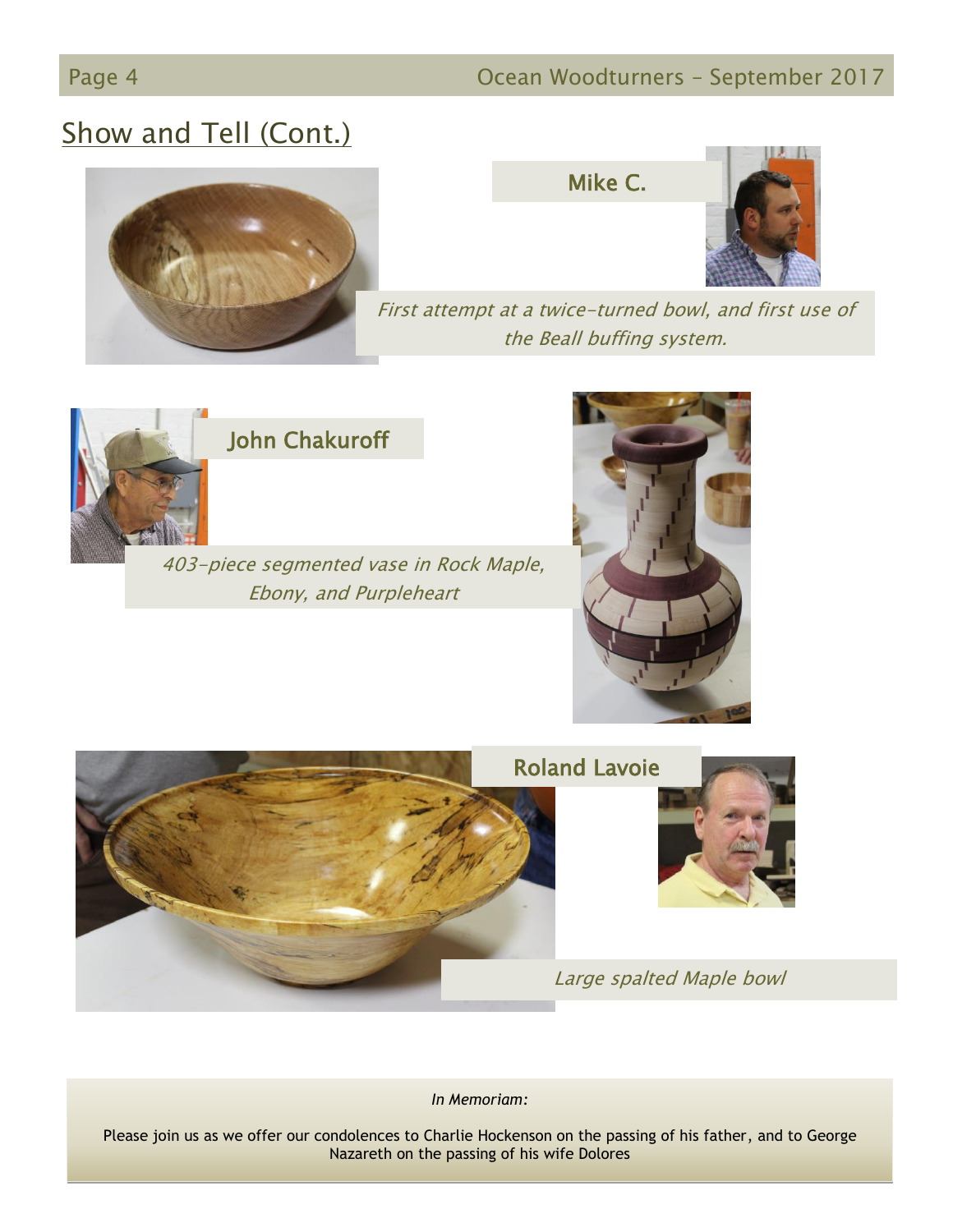# **Demonstration**



# Bob T. gives a Demostration on Thread Forming on the Lathe

Using tools available from Craft Supplies and other outlets, chasing threads can be accomplished with relative ease. Our demo this month showed us how to use these tools to create lidded boxes by forming the inside and outside threads. Proper detail was given to thread reliefs and gaps to keep from binding, and methods of keeping threads clean and clear.